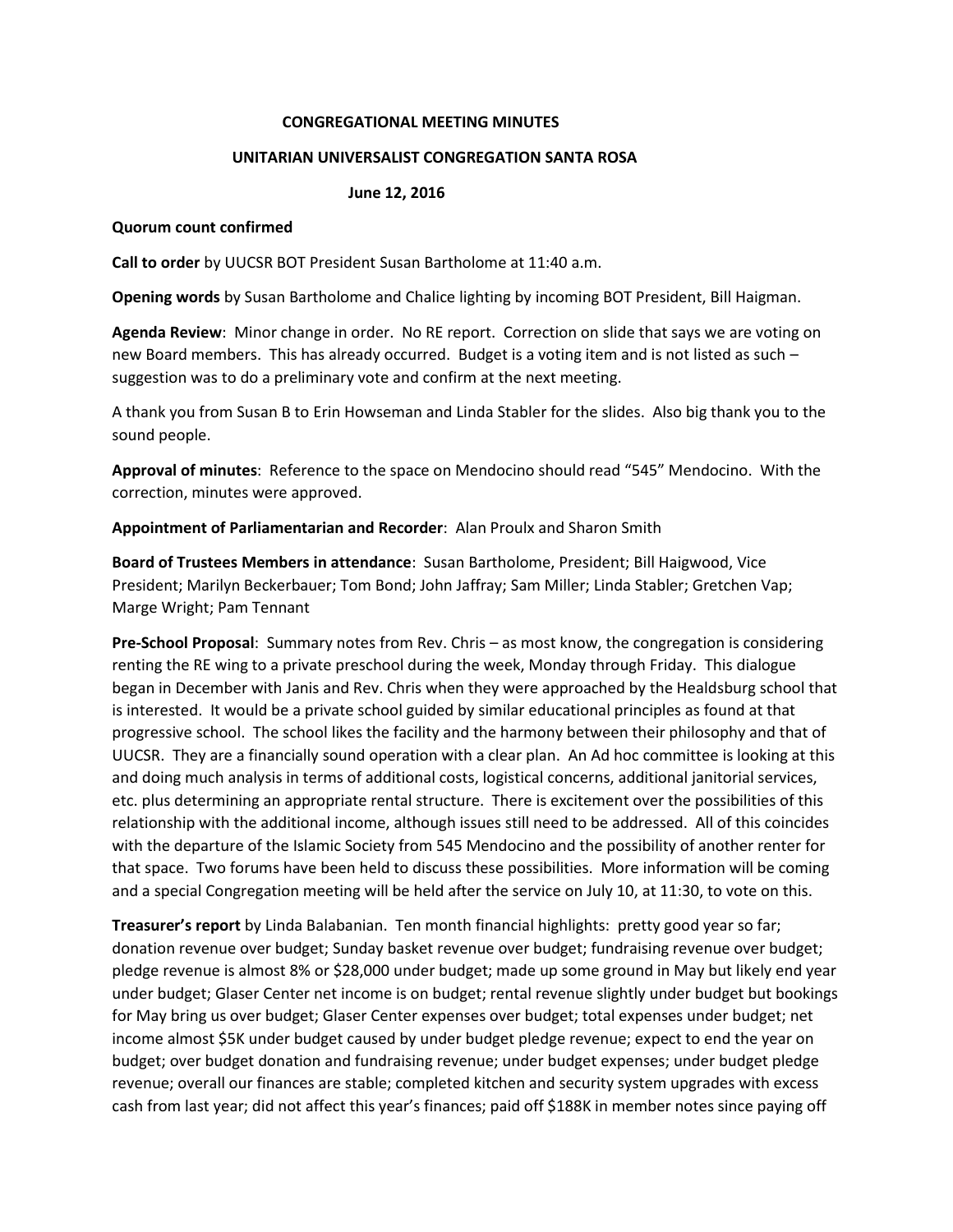bank mortgage in February 2013; \$38K paid off by the end of the fiscal year; 22 members currently hold member notes; a balance of \$336,000 in member notes outstanding; at our projected rate, all notes should be paid off in about 8 years.

**No pledge drive:** new pledges and increases continue; pledges are sustaining – will renew each year until changed; pledge cards available on Sundays, in the office and online or set up an automatic payment. Our website makes it easy: many thanks to those of you who already make automatic pledge payments and if you haven't, please set it up – it's quick and easy – just click on the green "donate now" button and fill in the blanks.

**Budget**: presented by Terry Graham – Task Force: Linda Balabanian, Janis Brewster, Terry Graham, Laura Jean Hageman, Kirsten Olney. Pledge revenue is \$457K; \$34K (8%) greater than FY15/17 budget. Other increased revenue +\$16K; Fundraising (+\$3K); donations/gifts (+\$7K); Sunday basket (+1K); programs (+1.5K); rentals (+4K); reduced long-term rental income - \$15K as a result of 545 Mendocino Tenant move; no intern grant from UUA - \$2K; increased support expenses +35K; increased staff hours, PT bookkeeper, new position, \$19.K – 15 hours/week; Sexton \$2K – budget increased to actual 28 hours/week; choir director \$1K, 2 additional summer weeks; staff salary increases \$14K, assumes maximum 3% merit + 2 ¼% COLA; repairs and maintenance +\$5K; building 545 Mendocino changes; Miscellaneous +\$5K – fundraising, leadership development, bank/paypal, advertising, property taxes, computer expense. Dues UUA/PCD/NBOP +\$360/\$10K/\$250K; future considerations – assistant minister, \$25K part-time, 60K full time; full-time intern \$20K; business manager \$20K part-time, 50K full-time; future considerations: non-recurring facility improvements – potentially funded outside the budget, e.g. solar installation, new counter/sink in women's restroom, new carpets – social hall and common areas,  $2^{nd}$  floor carpets, lighting, paint.

**VOTE: Terry Graham moved that we accept this budget subject to confirmation vote no later than the fall meeting. Seconded from the floor. All in favor.**

**Philanthropy Team Report** – Bill Haigwood. Team: Rev. Chris Bell, Erin Howseman, Linda Balabanian, Bill Haigwood, Natalie Brundred, Joe McCarty, Alan Bell. This team is developing a year round stewardship program. Mission is to sustain and increase our pledges – goal is to get all to use autopay and to increase pledges by 5-10% of income.

**Bryan Plude's Ordination** – UUCSR as co-ordainer: This is by request of Bryan and would take place at Chico at the church where he is serving as minister – October 15. Expenses involved are \$1200. This is in the budget. **VOTE: Motion made by Jan Hess that we support Bryan in this. Seconded by Mary Wolfe – all in favor.**

**UUCSR Divinity School Sponsorship for Susan Panttaja**: Susan has been going to divinity school. UUA requires that divinity school students be affirmed and supported by home congregation (not financially). **Susan Bartholome asked for a vote on supporting Susan since we are her home church. All in favor.**

**Nominating Committee Report:** Linda Harlow presented. There are nominations for the Endowment Committee and the Nominating Committee: Endowment Committee: Reid Stinnett; Nominating Committee: Richard Senghas. All were in favor.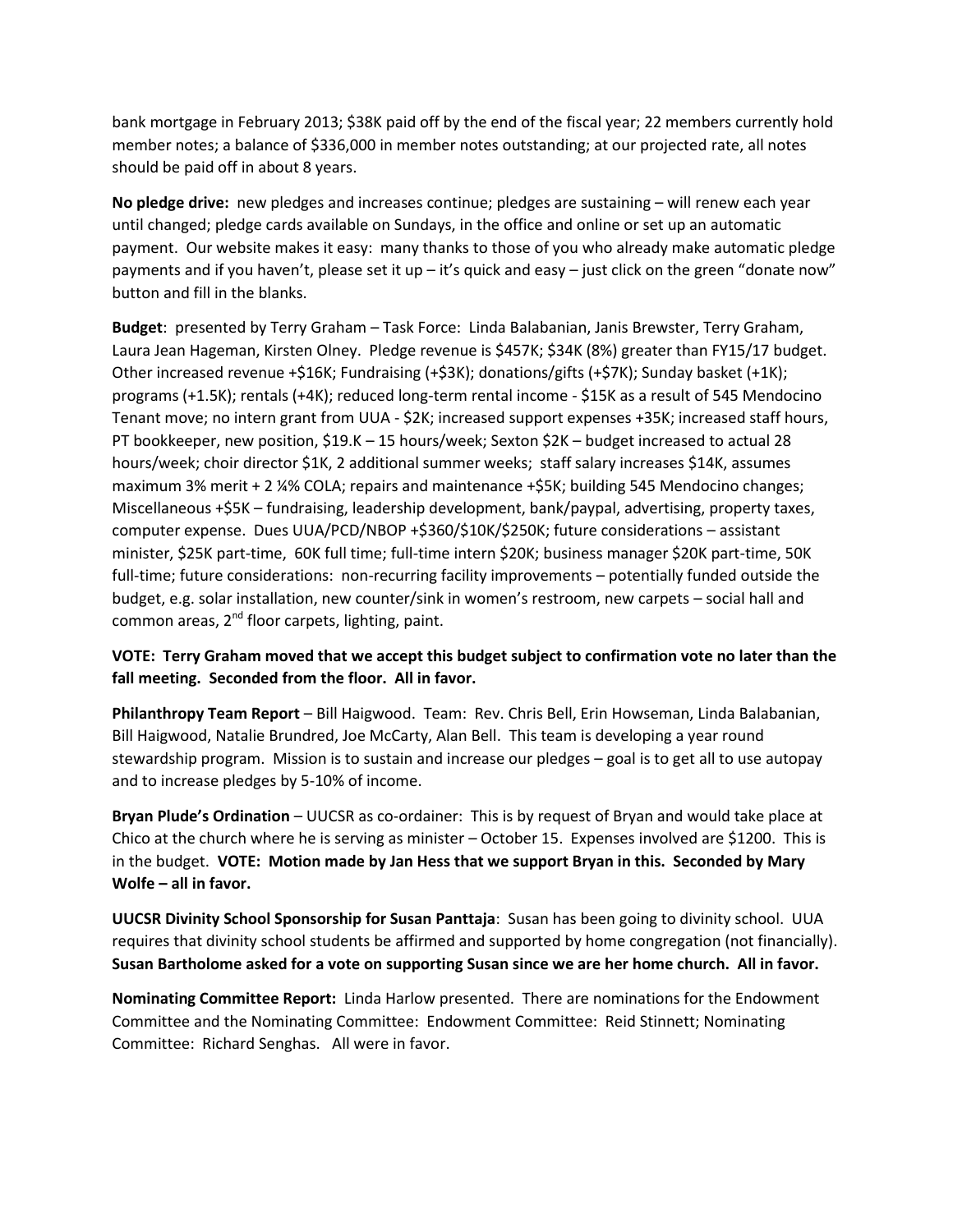**Advocates for Social Justice slate of officers for 2016-17:** Officers: Chair – Linda Harlow; Treasurer Lynn Riepenhoff; Recording Secretary John Jaffray; Members of the Steering Committee: Phyllis Clement, Mary Louise Jaffray, Linda Lambert, Cassandra Lista, Wayne Smith

## **Accepted and seconded from the floor and approved unanimously.**

**Report from DA delegates:** Andy Levin, Susan Bartholome, Sharon McCarty, Joe McCarty: Andy presented. Theme was doing together what we cannot do alone. Voted on changes in PCD bi-laws. Helped present a workshop on worship associates and music program. Many inspiring workshops to attend. Joe and Sharon McCarty – as relative newcomers to UU the highlights were an opportunity to connect with the broader community and hearing about collaboration between churches. The workshops were great. They have gratitude for the congregation's support in making it possible for them to attend.

# **BOARD REPORTS: Progress on Goals for 2015-2016** (Staffing Goal Group Members: Tom Bond, Sam Miller, Linda Stabler)

Linda Stabler – The Board's Staffing group will work with the Human Resources Committee to establish more robust annual salary planning program; research UUCSR ministerial and staffing needs for the future. If approved, 2016 raises for staff will include cost of living increases of 2.24%, merit increases based on performance, equity increases to better position some salaries on their pay ranges. A big thank you to Sharon McCarty for an excellent job managing the 5% retirement program and for Laura Jean Hageman for developing a high quality salary package. The 5% retirement program implemented this year will continue next year. Ministerial and staffing needs identified for next year, 5 years and 10 years. Possible new positions have been researched and costs estimated for Assistant Minister, Financial/Operations Manager, Bookkeeper. If approved in next year's budget, the part-time Bookkeeper position will be implemented early in FY16/17.

**Facilities Goal Group and Operations Team** – Gretchen Vap and John Jaffray. John reported progress on following areas: Security proposal has been approved, Key fob system for external doors and back gate is moving along. As far as the alarm system with motion detection and security cameras, once this is in those with a need for special access will be trained on how to use it. The upstairs being vacated by the Islamic Society is being worked on to make it usable. Special thanks to the Sunshade Team – Bud Willis, John O'Hare and Gene Hottel and to the Esthetics Committee – Betz Miller and Joe McCarty.

**Programs Goal Group** – Bill Haigwood: The long-term goal is to improve and widen our ministry's response to members and friends who suffer grief, loss, despair, loneliness, worry and trauma. The Caring Committee has been a very active part of this. A survey was handed out to all since we are looking at extending pastoral care. The Caring Committee and Rev. Chris will address this. A grief group and financial management class will begin. Looking at more opportunities for classes.

**Appreciations:** Honoring Members who have gone above and beyond – Gretchen Vap presented. Honored: John Jaffray, John O'Hare, Bud Willis, Jim Wolfe, and Danny Millspaugh. Two members going off the Board were honored: Pam Tennant and Marilyn Beckerbauer along with Susan Bartholome who is ending her BOT President's role.

**Closing words** by Susan Bartholome.